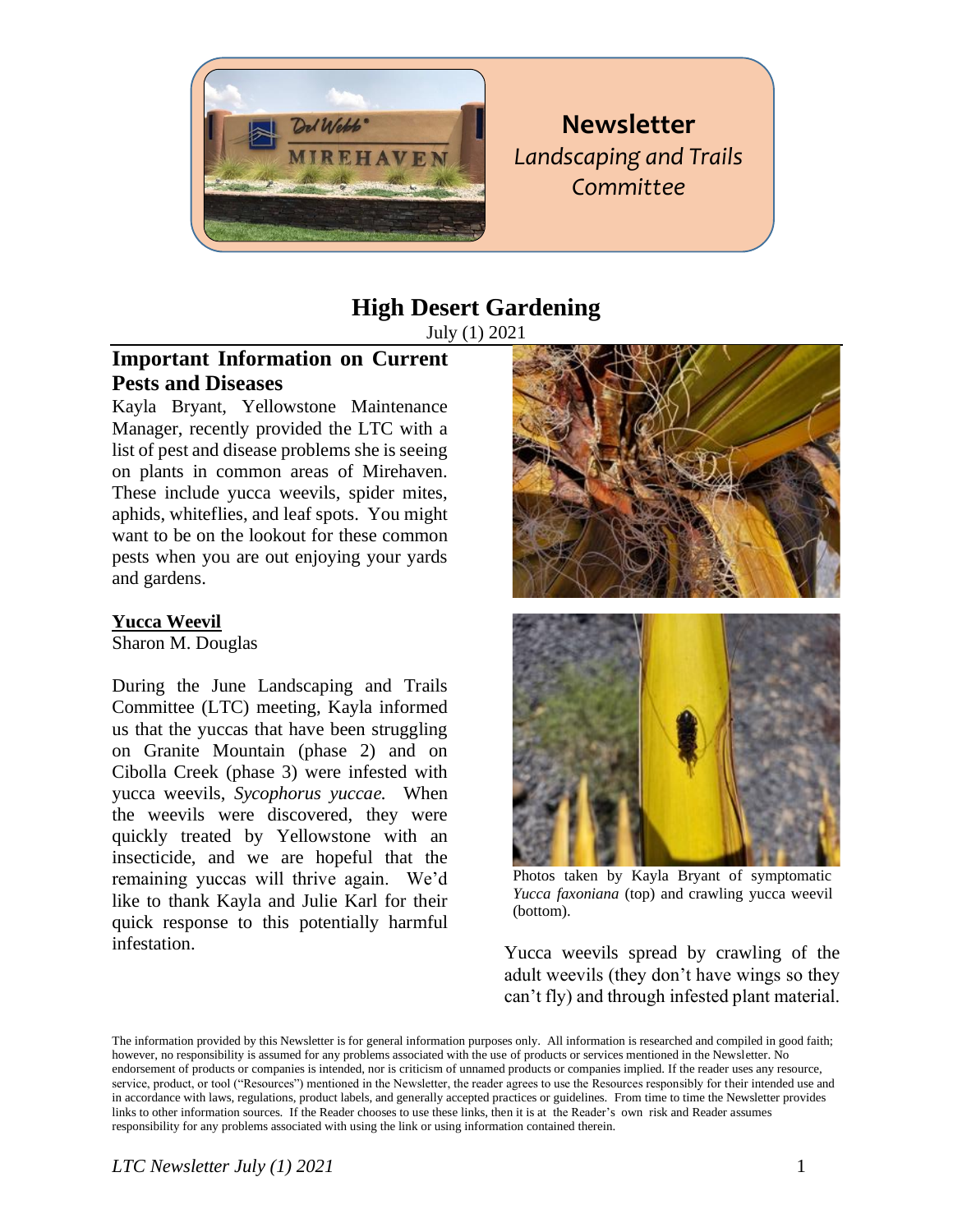If you have yuccas in your yard, especially *Yucca faxoniana,* it is important to treat these plants preventively with products containing the systemic insecticide **imidacloprid.** If you plant a *Y. faxoniana*, it should be treated shortly after it is installed (allow a few weeks for it to start to acclimate to the site before treating). Here is a link to a fact sheet from the University of California that describes this pesky weevil and the damage it can cause:

[http://ipm.ucanr.edu/PMG/GARDEN/PLAN](http://ipm.ucanr.edu/PMG/GARDEN/PLANTS/INVERT/yuccaweevil.html) [TS/INVERT/yuccaweevil.html](http://ipm.ucanr.edu/PMG/GARDEN/PLANTS/INVERT/yuccaweevil.html)

It is suggested that the yuccas be regularly sprayed/drenched with insecticide. Note that this treatment is PREVENTATIVE, not curative.This can be done once a year or as recommended by the product label, depending on what brand and formulation you use. Although this insecticide is prohibited for use in states where you may have lived before, it is okay to use in NM. Imidacloprid is available under many trade names and formulations—and can applied as a foliar spray, as a granular to the soil surface, and as a soil drench. A few of the commonly available products at local big box stores, nurseries, and of course, Amazon, are Bonide Systemic Insect Control (applied as a foliar spray); Monterey Once A Year Insect Control II - Systemic Soil Drench, Bonide Annual Tree & Shrub Care, and Fertilome Tree & Shrub Drench (applied as a soil drench); and Bonide Systemtic Granules (applied as granules to the soil). There are many other trade names out there as well. These all have different *rates* and *intervals* for application. It is important to carefully read (and reread) the label to make certain you are doing the application correctly. Before you buy, make certain the label says imidacloprid as the active ingredient. (see sample label below)



active ingredient list for imidacloprid.

#### **Spider Mites**

Sharon M. Douglas

Spider mites are very tiny, about 1/50th of an inch long arachnids that are related to insects. Other arachnids include spiders and ticks. They are very difficult to see, and can usually be found on the undersurfaces of leaves. They can also produce webbing over infested leaf surfaces--this webbing gives them the name "spider" mites. Spider mites have a very broad host range of over 200 species of plants, which includes many common ornamentals in Mirehaven. They use piercing-sucking mouthparts to feed on the sap on the underside of leaves and needles. This injury produces tiny white or yellow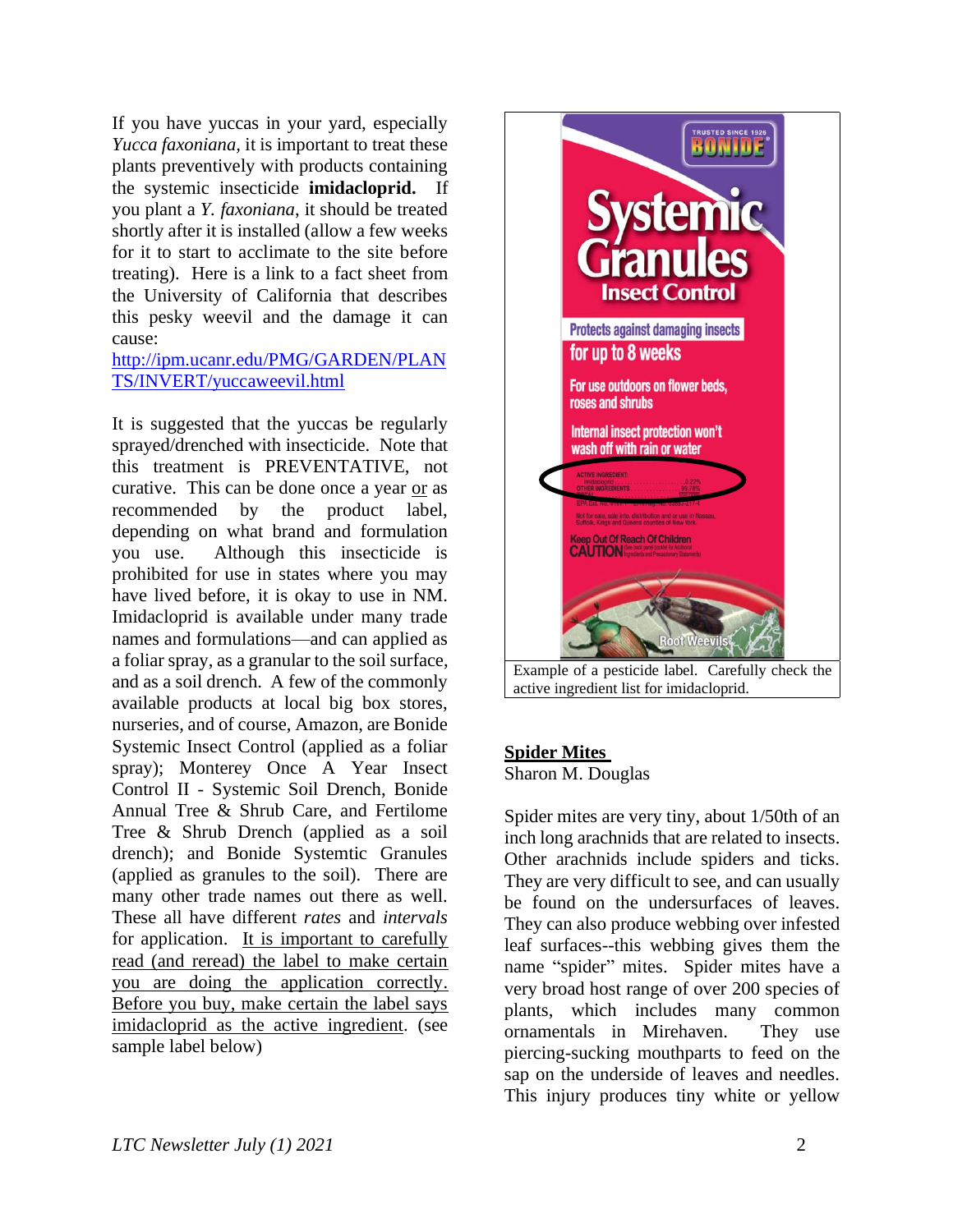spots, giving leaves and needles a stippled or mottled appearance. As feeding becomes more severe, plants look bronzed or bleached and leaves may drop. The presence of webbing can indicate a spider mite infestation. Feeding damage can often be confused with drought stress. Severely infested young plants can be damaged and result in plant death.



Photo: Whitney Cranshaw, Colorado State University, Bugwood.org Damage from spider mite feeding.



Photo: John A. Weidhass, Virginia Polytechnic Institute and State University, Bugwood.org Spider mite adults on undersurface of leaf.



Photo: Clemson University - USDA Cooperative Extension Slide Series , Bugwood.org

Webbing from spider mite infestation.

Spider mites can be very difficult to control since they reproduce very rapidly- infestations are particularly common during hot, dry summer weather. Larvae hatch and complete development in 1-2 weeks depending on the temperature. Under high temperatures (>90°F) like we've been

experiencing lately, colonies can reach high numbers in less than two weeks.

Kayla Bryant indicated that Yellowstone treats for spider mites on a recurring basis. Among the pesticides used for mite control are: insecticidal soaps, horticultural oil, diatomaceous earth, and pyrethroids. You need to avoid using horticultural oils when temperatures exceed 90F. You can also try using a high-pressure water spray to dislodge the mites. This also helps to wash away their protective webbing. Spider mites also thrive on plants under stress, so keep plants wellwatered, especially during hot, dry conditions. Link to a fact sheet: [https://aces.nmsu.edu/ces/plantclinic/docum](https://aces.nmsu.edu/ces/plantclinic/documents/o-08-spidermites.pdf) [ents/o-08-spidermites.pdf](https://aces.nmsu.edu/ces/plantclinic/documents/o-08-spidermites.pdf)

#### **Aphids**

Sharon M. Douglas

Aphids are small, soft-bodied insects that use their piercing sucking mouthparts to feed on plant sap. They usually occur in colonies on the undersides of tender terminal growth. Heavily-infested leaves can wilt, curl, or turn yellow because of excessive sap removal. Although aphids seldom kill mature plants, the damage they cause and the unsightly fluid waste (called honeydew) they generate rarely warrant control. On many plants, aphids and their honeydew can provide a valuable food source for beneficial insects in the garden. There are many different species of aphids and almost every plant has one or more species that can occasionally feed on it.

When the weather is warm, many species of aphids can develop from newborn nymph to reproducing adult in seven to eight days. Because each adult aphid can produce up to 80 offspring in about a week, aphid populations can increase with very quickly. However, large aphid populations often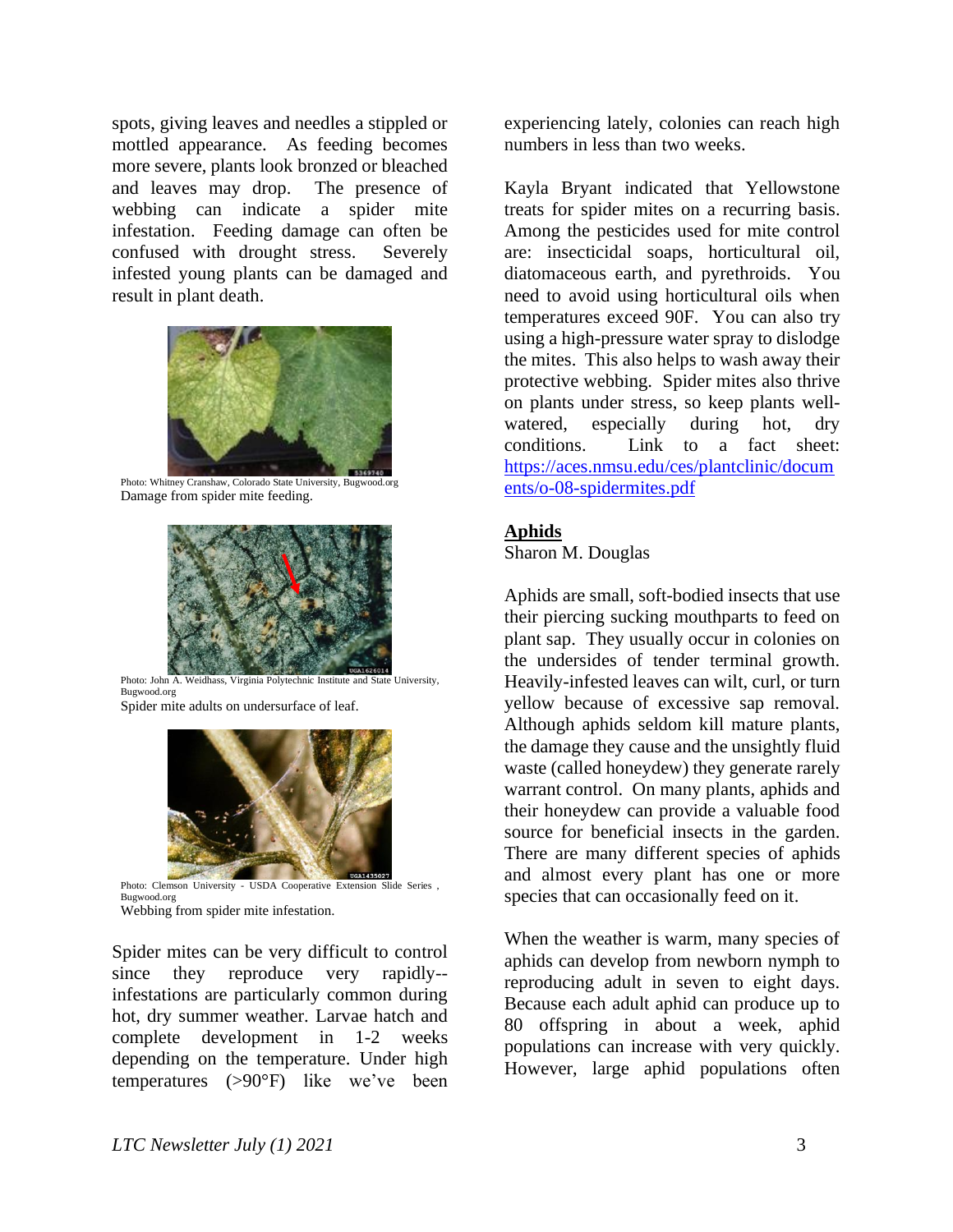rapidly decline due to natural biological control or when hot temperatures arrive.



Photo: Jim Baker, North Carolina State University, Bugwood.org Adult aphids on leaf.



Photo: Whitney Cranshaw, Colorado State University, Bugwood.org Rose flower bud infested with aphids



Photo: Jim Baker, North Carolina State University, Bugwood.org Crapemyrtle aphid on leaves

Management of aphids can be as simple as a forceful spray of water or water-soap solution, which blasts the aphids from the plant. Other products include fatty acid salts, insecticidal soaps, and horticultural oils. Kayla Bryant recommends only treating roses when infested with aphids. Yellowstone uses a systemic insecticide, but uses a foliar insecticide or oil in tandem with the systemic if the infestation is severe. She reports she has seen successful control using Bayer's 3-in-1 Rose Care, which includes a fertilizer, systemic insecticide, and disease control. Link to a fact sheet: [https://www.nmda.nmsu.edu/wp-](https://www.nmda.nmsu.edu/wp-content/uploads/2016/09/Ornamental-Insects.pdf) [content/uploads/2016/09/Ornamental-](https://www.nmda.nmsu.edu/wp-content/uploads/2016/09/Ornamental-Insects.pdf)[Insects.pdf](https://www.nmda.nmsu.edu/wp-content/uploads/2016/09/Ornamental-Insects.pdf)

#### **Whiteflies**

Sharon M. Douglas

Adult whiteflies are very small, winged insects that resemble small moths and are covered by white waxy powder. They have hair-like, piercing-sucking mouthparts that extract nutrients from plant tissues. Their young form, called nymphs, can typically be seen on the undersides of leaves. They are flat, oval, and somewhat translucent.

The upper surfaces of infested leaves become pale or spotted due to whiteflies feeding on the undersides and extracting chlorophyll. Whiteflies usually feed on the lower surface of their host plant leaves. Much of the damage done by these pests is similar to that of aphids, which are close relatives. Because they are so small, whitefly infestations may go unnoticed until leaves turn yellow and drop unexpectedly, or until an infested plant is disturbed and small clouds of adult whiteflies emerge from it. Heavy infestations can defoliate an entire plant. Additionally, some whitefly species can cause more severe indirect damage by transmitting plant viruses. Whitefly populations often rapidly decline due to natural biological control or heavy downpours.



Photo: Clemson University - USDA Cooperative Extension Slide Series Bugwood.org Adult whiteflies.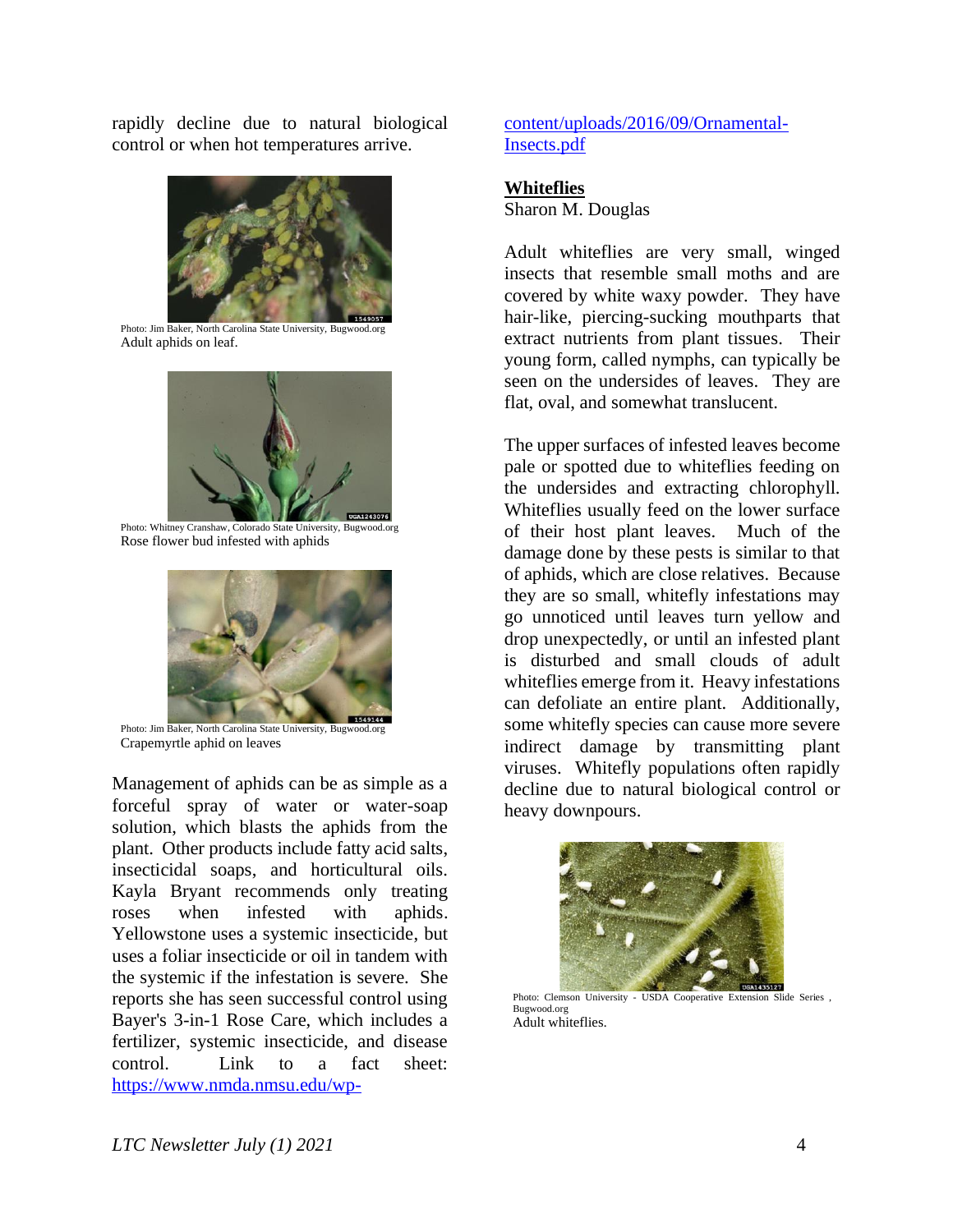

Photo: Bruce Watt, University of Maine, Bugwood.org Immature whiteflies (nymphs) on undersurface of leaf.



Photo: Henry Juarez, International Potato Center, Bugwood.org. Feeding damage from whiteflies.

Management of whiteflies is similar to that of aphids. A forceful spray of water or watersoap solution can blast the insects from the plant. You can also try vacuuming whiteflies in the early morning when they are cold and slow moving. This removes adults before they have a chance to lay more eggs. Other products include fatty acid salts, insecticidal soaps, and horticultural oils. Link to a fact sheet:

[https://ucanr.edu/sites/VCMG/Controlling\\_](https://ucanr.edu/sites/VCMG/Controlling_Whiteflies_in_Your_Garden/) Whiteflies in Your Garden/

#### **Irrigation and Watering-Related Questions:**

Many Mirehaven residents have questions about setting up their drip irrigation systems and on watering plant, especially in light of the recent hot, dry conditions. If you have irrigation questions, you can write to [AskAnExpert@abcwua.org.](mailto:AskAnExpert@abcwua.org) Experts promise to do their best to help you find earth-friendly answers to your landscape and irrigation questions. The Water Authority also offers FREE personalized consultations,

using the email listed above on topics related to sustainable, desert-friendly landscaping:

- Plant identification and recommendations
- Planting and irrigating edible landscapes, including vegetable gardens
- The best way to water your trees (new or mature)
- Plant health
- Converting from turf to xeriscape
- Irrigation scheduling and start-up
- Maintaining and repairing broken irrigation systems
- Drip irrigation systems
- Landscape design strategies
- Rainwater harvesting

#### [\(https://www.abcwua.org/2020/10/31/830/\)](https://www.abcwua.org/2020/10/31/830/)

# **Upcoming Educational Opportunities**

*Virtual Class*  **Weather the Drought**

Register at a state of  $\alpha$  at a state of  $\alpha$  at a state of  $\alpha$  at a state of  $\alpha$  at a state of  $\alpha$  at a state of  $\alpha$  at a state of  $\alpha$  at a state of  $\alpha$  at a state of  $\alpha$  at a state of  $\alpha$  at a state of  $\alpha$  at a

<https://www.505outside.com/events/>

Want a desert friendly landscape? In this free online class, Water Authority Conservation experts will show you a threestep plan to make your landscape more resilient and beautiful. Choose either of these dates.

July 1, 12:00-1:00

July 20, 4:30-5:30

Participants who complete the class will receive a \$20 rebate on their bill. One rebate per account.

*In Person Classes sponsored by the Xeric Garden Club of Albuquerque:* <http://xericgardenclub.org/calendar.html>

## **Santa Fe Botanical Garden Tour: Saturday, July 24, 2021, 9am**

It began in 1987 as a vision of a small group of local gardeners, botanists, and environmentally oriented citizens to establish a botanical garden in Santa Fe. This garden